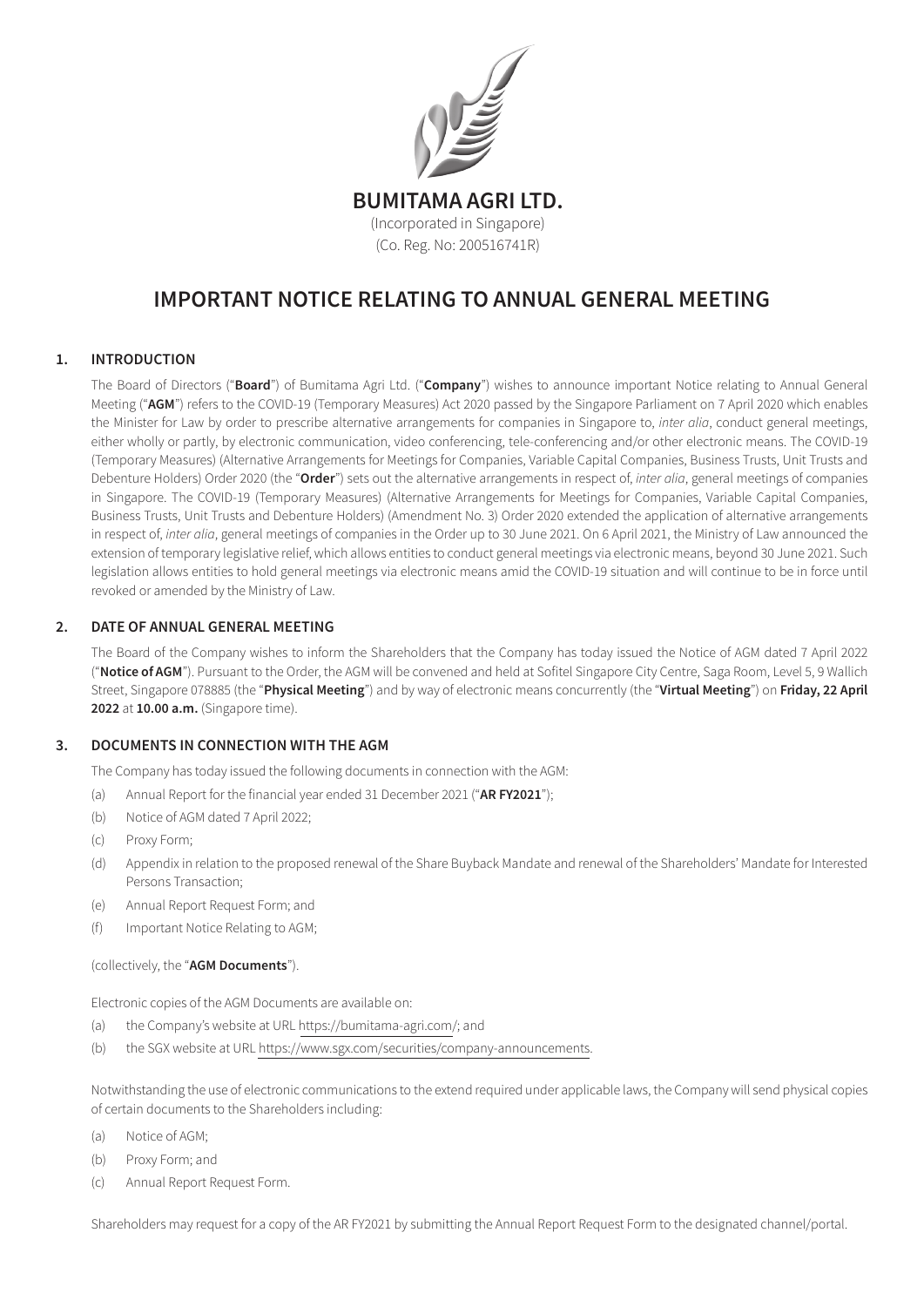# 4. CONDUCT OF PHYSICAL AND VIRTUAL AGM

## (a) Conduct of Physical Meeting:

- i. As a precautionary measure to minimise physical interactions and COVID-19 transmission risk, the number of shareholders allowed to attend the AGM in person will be kept at 50 shareholders, including investors who hold shares through relevant intermediaries (as defined in Section 181 of the Companies Act 1967 of Singapore) ("Relevant Intermediary Participants") and Central Provident Fund Investment Scheme ("CPF") and Supplementary Retirement Scheme ("SRS") investors (collectively known as "Shareholders") at the Physical Meeting. It should be noted that this limit for in-person attendees at the Physical Meeting may be subject to change taking into account any regulations, directives, measures or guidelines that may be issued by any government and regulatory agency in light of the COVID-19 situation from time to time. Precautionary measures will be taken at the Physical Meeting to ensure the safety of attendees and minimise the risk of community spread of COVID-19. Attendees must abide by all measures notified to them, failing which they may be asked to leave the Physical Meeting.
- ii. In order to do so, Shareholders must pre-register latest by 10.00 a.m. on 19 April 2022 (the "Registration Deadline") at the Company's pre-registration website at URL https://agm.bumitama.com/.
- iii. Following the successful verification, authenticated Shareholders who have successfully pre-registered for the Physical Meeting will received the following by 1.00 p.m. on 20 April 2022:
	- a confirmation email for the Physical Meeting containing details as well as instructions on attending the Physical Meeting (the "Confirmation Email for Physical Meeting"); and
	- a confirmation email which contains instructions on how to register and access the live webcast and audio-feed of the AGM proceedings (the "Confirmation Email for Virtual Meeting"), which can also be used to attend the Virtual Meeting in the event the shareholder is unable to attend the Physical Meeting for unforeseen reason.
- iv. Shareholders who have received the Confirmation Email for Physical Meeting will be required to bring their original NRIC/ Passport for registration on the day of the AGM. We regret to inform that Shareholders who did not receive the Confirmation Email for Physical Meeting or do not bring their original NRIC/ Passport for registration on that day of the AGM will not be allowed entry into the Physical Meeting.
- v. For avoidance of doubt, shareholders will not be able to appoint other proxy (other than the Chairman of the AGM) to attend the Physical Meeting.
- vi. Authenticated Shareholders who are unsuccessful in the pre-registration for the Physical Meeting due to excess demand, will receive the Confirmation Email for Virtual Meeting by 1.00 p.m. on 20 April 2022.
- vii. The event must be compliant with Vaccination-Differentiated Safe Management Measures, i.e. all attendees must be fully vaccinated, recovered from COVID-19 in the past 180 days, or certified to be medically ineligible for vaccination.

#### (b) Conduct of Virtual Meeting:

- i. Shareholders will be able to watch and/or listen to the proceedings of the AGM through a "live" audio-visual webcast via mobile phone, tablet or computer or through a "live" audio-only stream via telephone or mobile phone.
- ii. In order to do so, Shareholders must pre-register latest by 10.00 a.m. on 19 April 2022 (the "Registration Deadline") at the Company's pre-registration website at URL https://agm.bumitama.com/.
- iii. Following the verification, authenticated shareholders will receive email instructions on how to register and access the audiovisual webcast and audio-feed of the AGM proceedings by 1.00 p.m. on 20 April 2022.
- iv. Shareholders must not forward the link and password to other persons who are not Shareholders and who are not entitled to attend the AGM proceedings. This is also to avoid any shareholders from being refused access or for technical disruptions or overload to the live AGM webcast and audio-feed.

Shareholders who do not receive an email by 1.00 p.m. on 20 April 2022, but have registered by the Registration Deadline, should email the Company's Share Registrar, B.A.C.S Private Limited at *main@zicoholdings.com* or our Investor Relations team at *register@bumitama-agri.com* for assistance.